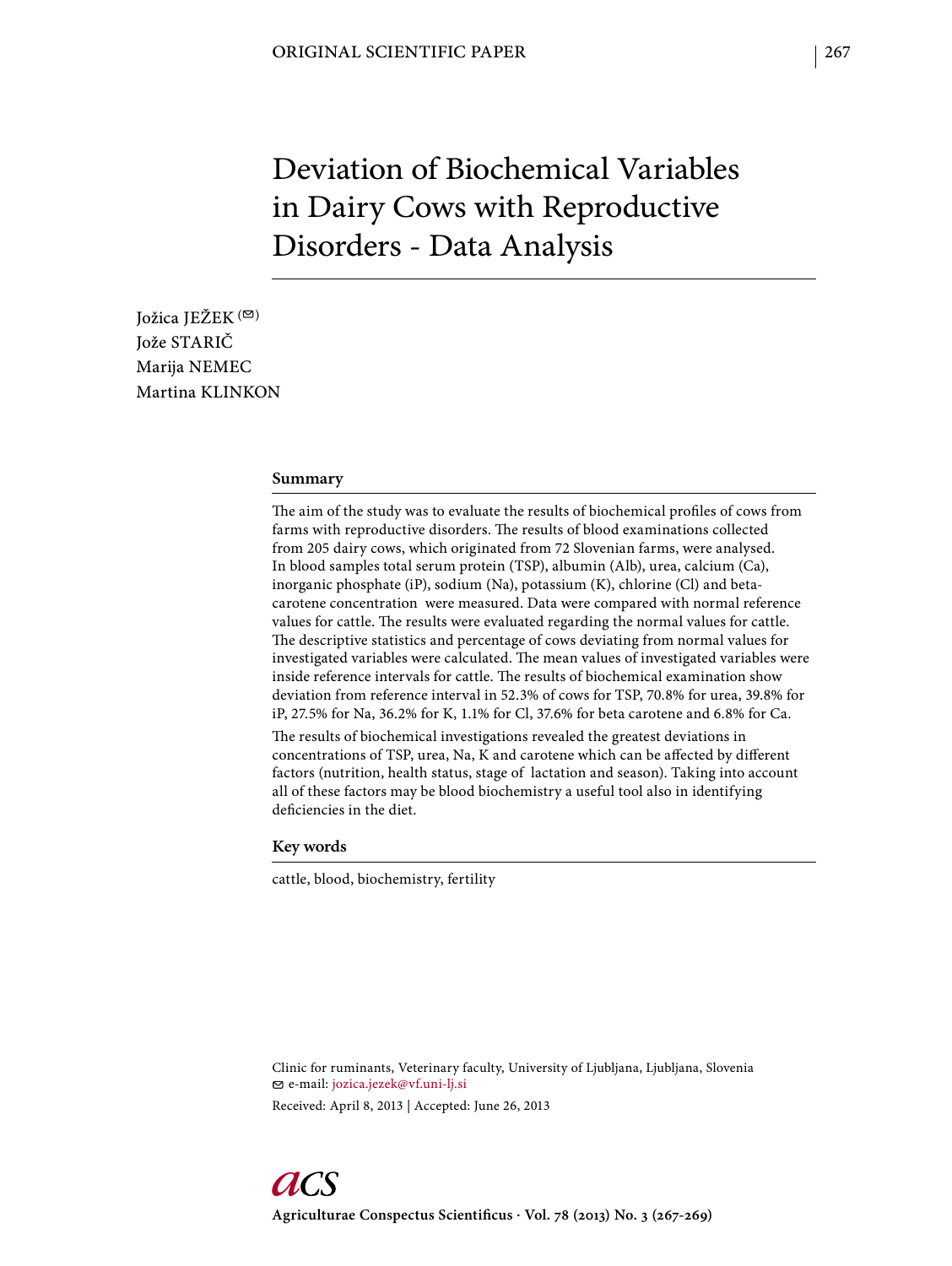## **Aim**

Reproductive performance of cows affects the overall milk yield, longevity of the cow and number of replacements needed to maintain a constant herd size what all affect the profitability. Many dairy farms face with poor fertility of cows. The most important events concerning reproduction occur while the cow is at its peak production and experiences severe metabolic stress (Opsomer et al. 2006). The blood examinations like clinical chemistry profile are a valuable diagnostic tool for the evaluation of nutritional, metabolic and health status of cattle. There are some blood metabolites which are related to the nutritional status of the cattle, they represent animal response to the nutrition (Barton et al. 1996, Whitaker 1997, Macrae et al. 2006, de Ondarza et al. 2009). Well balanced diet is important for good fertility. Blood variables related to protein supply include total serum proteins and urea. Urea level, in relation to nutrition varies according to protein content, protein degradability, nonprotein nitrogen and energy of the diet (Park et al. 2002, Russell et al. 2007). Phosphorus has no direct mechanism of regulation, although calcium-regulating hormones directly affect its blood concentration. Calcium and phosphorus have important bone reserves, while the magnesium reserve is low and has no primary hormonal response for the compensation (Martens and Schweigel 2000, Larsen et al. 2001). Beta-carotene serves as the major precursor of vitamin A and also functions separately as an antioxidant with possible positive influence on fertility (Chew 1993, de Ondarza et al. 2009).

The present study intended to establish a connection between the relevant blood variables and potentially valuable background information about the cows from farms with reproductive disorders. For this purpose we analysed the results of biochemical analyses of blood samples of cows from herds with reproductive disorders sent to our clinical laboratory.

#### **Materials and methods**

In the present study the results of biochemical analyses of blood samples from cows (n=205), which were sent to our clinical laboratory due to fertility problems (delayed cyclicity, ovarian cysts) in the herd, were analysed. The cows were of various parity and stage of lactation and the samples were taken in different seasons. The cows originated from different farms  $(n= 72)$ in Slovenia with different productivity.

In blood serum samples biochemical variables; total serum protein (TSP), albumin (Alb), urea, calcium (Ca), inorganic phosphate (iP), sodium (Na), potassium (K) and chlorine (Cl) were measured with the biochemical analyser RX Daytona (Randox Laboratories Ltd, Crumlin; UK). Beta-carotene concentration was measured photometrically by using the Yudkin method (Yudkin, 1941).

The data were processed using the statistical program SPSS (Ver 20.0). For the investigated variables the data were checked for normality and descriptive statistics were calculated. The individual data were compared to the reference intervals and the percentage of cows (samples) deviating from normal values for the investigated variables were calculated.

# **Results and discussion**

Mean values of investigated variables were inside reference intervals for cows used in the Clinical laboratory, Clinic for ruminants, Veterinary faculty Ljubljana (table 1), though the results of many single samples deviated from them (table 2) what is more relevant for interpretation. Due to the relatively small number of cows, factors like parity, stage of lactation, season were not assessed in the study.

| Table 1. Descriptive statistics of biochemical variables |     |        |      |      |       |  |  |  |
|----------------------------------------------------------|-----|--------|------|------|-------|--|--|--|
| Variable                                                 | n   | Mean   | SD.  | Min. | Max.  |  |  |  |
| TSP(g/L)                                                 | 185 | 73.72  | 7.60 | 58.0 | 101.0 |  |  |  |
| Alb $(g/L)$                                              | 42  | 33.35  | 2.50 | 27.5 | 38.0  |  |  |  |
| Urea (mmol/L)                                            | 193 | 3.59   | 1.69 | 0.11 | 8.78  |  |  |  |
| Ca (mmol/L)                                              | 191 | 2.48   | 0.17 | 1.71 | 2.89  |  |  |  |
| $iP$ (mmol/L)                                            | 203 | 2.18   | 0.36 | 0.92 | 3.44  |  |  |  |
| Na (mmol/L)                                              | 185 | 141.39 | 3.58 | 131  | 150   |  |  |  |
| $K$ (mmol/L)                                             | 185 | 5.44   | 1.00 | 3.17 | 9.63  |  |  |  |
| Cl (mmol/L)                                              | 183 | 100.17 | 3.65 | 91   | 110   |  |  |  |
| Carotene $(mg/L)$                                        | 162 | 5.36   | 2.78 | 0.63 | 13.80 |  |  |  |

| Table 2. Percentage of cows (samples) deviating from the |  |
|----------------------------------------------------------|--|
| reference values (Jazbec 1990, Whitaker 2004)            |  |

| Variable          | n   | Below ref.<br>value $(\%)$ | Above ref.<br>value $(\%)$ | Reference<br>range |
|-------------------|-----|----------------------------|----------------------------|--------------------|
| TSP(g/L)          | 185 | 32.9                       | 19.4                       | $70.0 - 80.0$      |
| Alb $(g/L)$       | 42  | 0                          | $\Omega$                   | 27.0-38.0          |
|                   |     | (9.5)                      |                            | ( > 30.0)          |
| Urea $(mmol/L)$   | 193 | 56.9                       | 13.9                       | $3.60 - 5.50$      |
| Ca (mmol/L)       | 191 | 6.8                        | $\Omega$                   | $2.25 - 2.99$      |
| $iP$ (mmol/L)     | 203 | 3.4                        | 36.4                       | $1.61 - 2.25$      |
| Na (mmol/L)       | 185 | 27.5                       | $\theta$                   | $140 - 155$        |
| $K$ (mmol/L)      | 185 | 5.4                        | 30.8                       | $4.2 - 5.8$        |
| Cl (mmol/L)       | 183 | 0                          | 1.1                        | $90.0 - 108.8$     |
| Carotene $(mg/L)$ | 162 | 37.6                       | $\Omega$                   | >4.0               |

By checking the results of the biochemical examination it was established that the concentration of TSP and urea were below the reference values at 32.9% and 56.9% of cows respectively (table 2). The concentration of TSP in cows is associated with proteins (amino-acid supply) available in the diet (Whitaker 1997). The urea concentration in blood and milk is influenced by protein content and protein / energy ratio in the diet (Oltner and Wiktorsson 1983). The results in investigated cows indicate insufficient protein supply (diet, low appetite, etc.) and/or failure to provide a balanced diet which could affect the fertility. In 19.4% of cows the concentration of TSP was above reference value, which may be associated with the animal's health status; globulins are increased by inflammation which can contribute to the increase in TSP concentration (Whitaker 1997).